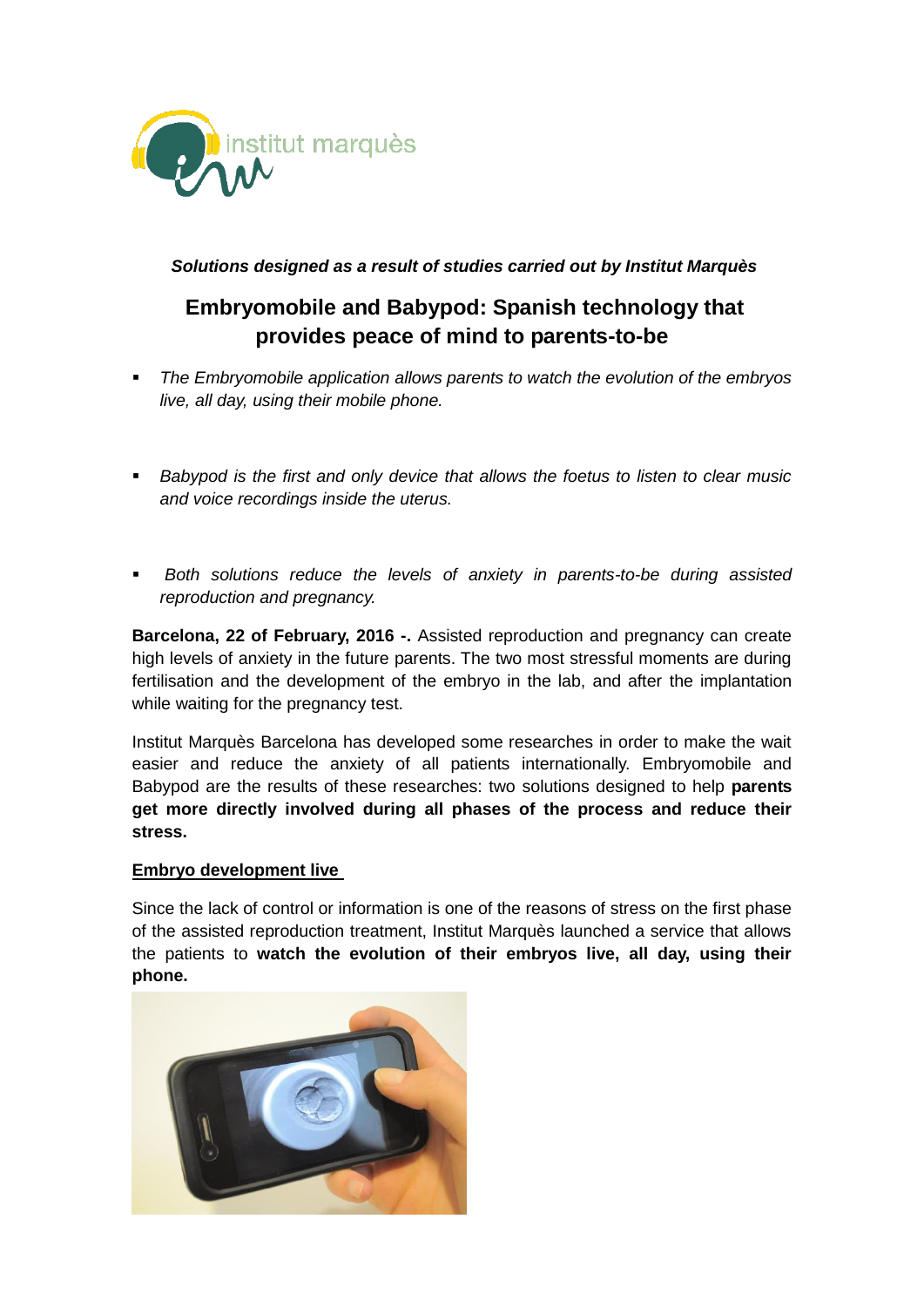

Embryomobile is an application that allows parents-to-be to "enter" the in vitro fertilisation lab and watch their embryos in real time from home or any other location, with total transparency and in the same way as the embryologists, from fertilisation until the transfer into the uterus 5 days after.

**More than 3.000 patients** have already used this system. A survey carried out by Institut Marquès and presented at the European Society of Human Reproduction Congress (ESHRE) reveals that, for most patients, the experience is "moving" and "amazing", and also helps them reduce the levels of anxiety.

**Dr Marisa López-Teijón**, director of Institut Marquès, states that *"being able to check the state of the embryos gives a feeling of control and reduces uncertainty. Parents-tobe maintain a positive involvement during the process".* 

#### **Vaginal music while waiting**

Institut Marquès is also developing a study to analyse the **effect of vaginal music vibrations while waiting for the Beta results**, i.e. the phase between the transfer of the embryo and the pregnancy test (between 10 and 14 days) and one of the most anxious moments. The study is carried out using the device Babypod, which plays music in the vagina. Babypod is like a little loudspeaker, very easy to use, and without risk. It's inserted like a tampon and connected to the mobile phone to play music.

**300 patients have already been part of the trial (40 of them were from the UK, 36 from France** and 45 from Spain). Their first impressions show that, in 80% of cases, the use of Babypod during the Beta-wait reduces anxiety significantly. The device is placed the same day of the embryo transfer and for the following days until the pregnancy test (approx. 20 minutes in the morning and at night).

**80% of patients have confirmed that using the device made them feel more relaxed** and even more optimistic, as they felt they were doing "something useful to improve the right development of the pregnancy".

The study continues in order to find out if music vibrations can also improve the activation of the endometrium and, therefore, facilitate the implantation of the embryo. **[The trial on embryo implantation will include a total of 9](http://www.institutmarques.it/studio-clinico-musica-fiv.html)00 patients and it's open to all women who need an assisted reproductive treatment.**